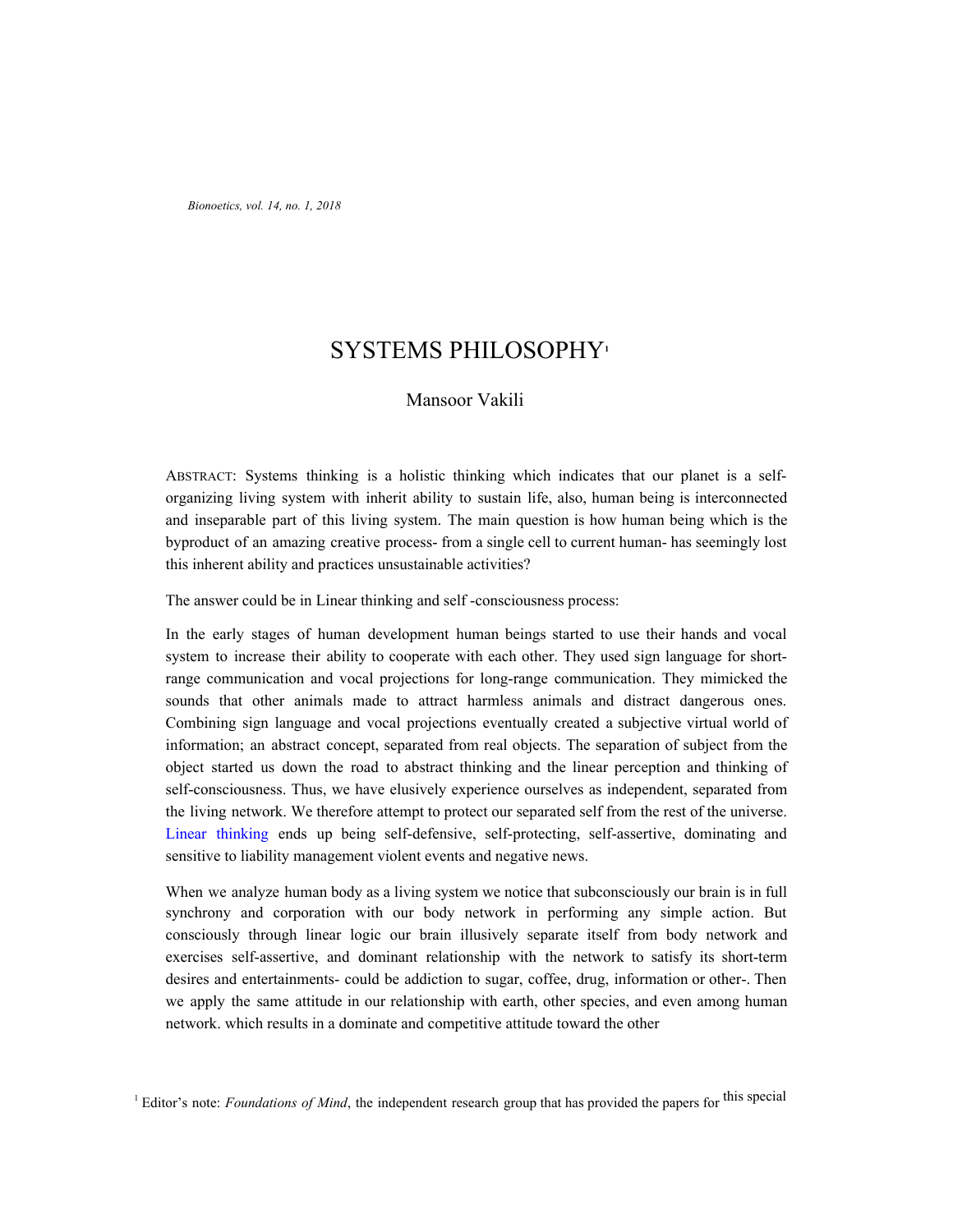edition, has never taken either corporate or state money and is financed entirely by donations. Authors keep copyright without paying. The typical fee for this charged by open-access journals such as those published by PLOS, is around \$2k. If you value this project, and wish to see further such proceedings from this group, we ask you to consider donating to *Foundations of Mind* – as little as \$5 per download, through their website: http://www.foundationsofmind.org/donate. This will ensure there will be further published proceedings on the foundations of mind like this one for you and others to enjoy free.

www.bionoetics.org 203

#### BIONOETICS 204

members of the web of life.

The paradigm shift begins by recognizing that our brain is a living system capable of self- organizing according to the feedback loops provided by observing our thoughts and actions with the memes and values of the living system. Through this process our brain begins to acknowledge that the idea of a separated and independent self is only an illusion. It realizes that our self-existence, long term health and functionality require a sustainable relationship of cooperation and partnership with the body network and indeed with web of the life.

Digital age is characterized by exponential rate of change, uncertainty and trending away from predictability and stability toward the emergence of a new system. The emerging paradigm shift requires a holistic approach intrinsic to spiritual tradition, as well as to nonlinear theories such as quantum mechanics, systems theory, networking theory, chaos theory and fractal geometry. It will unify science and spirituality, right and left brain, masculine and feminine, and provide universal memes and values applicable to any relationship or process at any scale.

KEYWORDS: Living systems; Living universe; Nonlinear systems; Linear systems; Linear thinking; Systems thinking; Linear relationships; Systemic relationships; Network hubs; Living planet; Sustainability; Digital era; Emergence; Paradigm shift

The main goal of systems philosophy is to argue that we are residing in a self- organizing living system (our planet and the universe) with an inherent capability to sustain life. Living systems are cognitive systems with an inherent tendency to structure themselves in nonlinear network patterns capable of performing highly complex functions with minimum effort. There is a deeper simplicity within the living world. Observations suggest that humans have developed two different perceptions, thinking (logic), and relationships. Linear thinking which started with human self-awareness process is analytical, deterministic, judgmental, reductionist, masculine and materialistic, while nonlinear thinking (systems or networking thinking) is intuitional, observant, nonjudgmental, holistic, feminine and spiritual.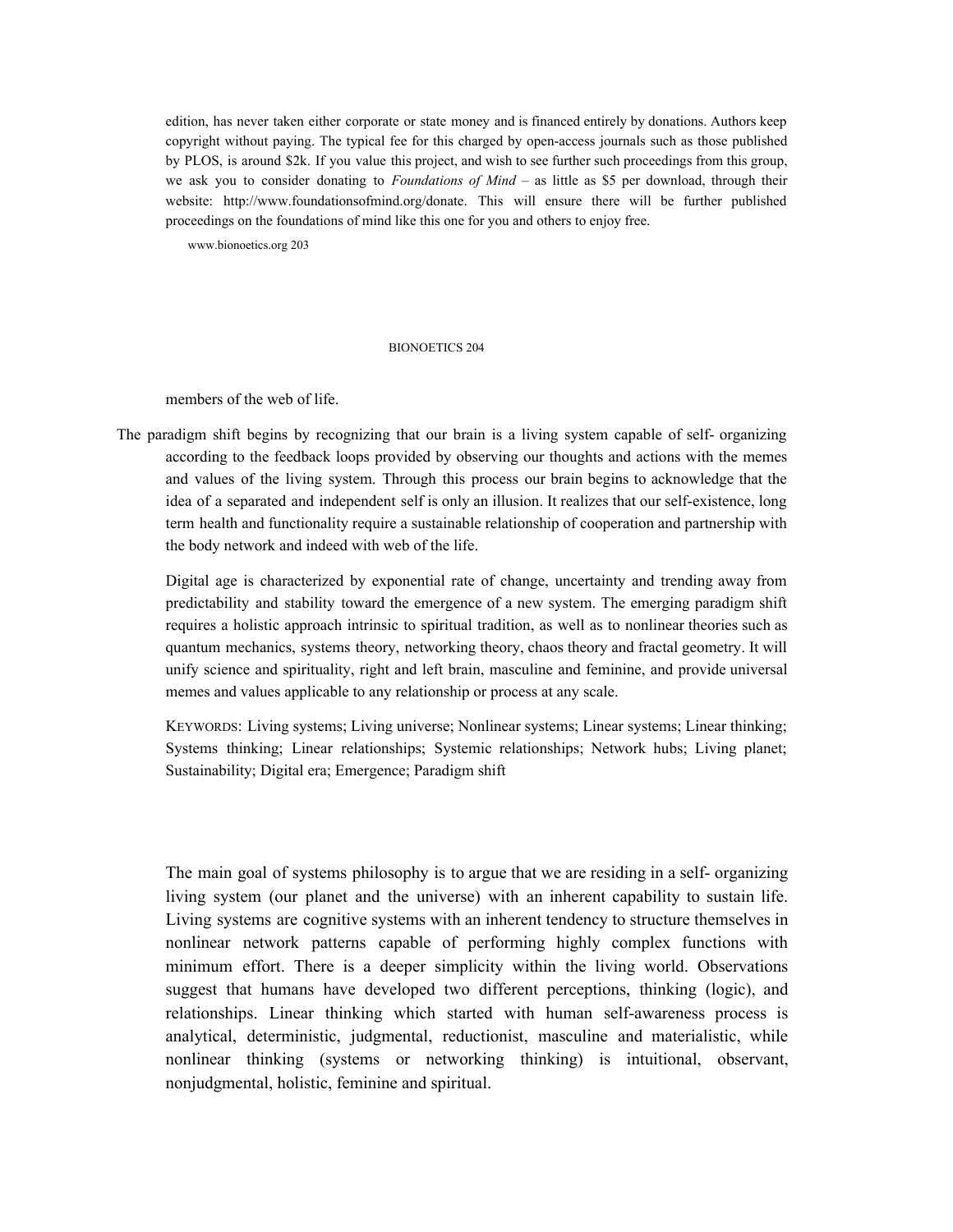Human beings are an interconnected and inseparable part of this non-linear living system, but when we participate with linear relationships -which is rooted in our linear perception, and thinking- in a nonlinear living world our practice becomes unsustainable. First, we practice this unsustainable linear relationship in our body network, then we practice it in human network and any other networks - like our planet network- that we are engaged with. The nonlinear nature of the digital era is an indication of the emergence of the planets ongoing process of self-awareness and self- organization. For humanity to synchronize with this process we must simply look to systems theory, network theory, and mystic tradition (which provide the essential and universal behavioral patterns-relationships- of living systems) as guidelines for

#### MANSOOR VAKILI 205

harmonic and creative relationship with our living planet and living universe. To further understand this, we will explore the following topics:

• Linear and non-linear systems: what kind of systems are called living systems?

• Do nonlinear theories support the notion of our planet and universe as a living system?

- What are the components of the living universe and how can it make such complexity through simple actions?
- The process of Human self-consciousness and development of linear, analytical, thinking and linear perception.
- Is the Digital age a transformation era?
- Systemic observation of the process of a paradigm shift and the human body as a living systems metaphor
- Our brain is a self-organizing living system
- How can the Internet as a self-sustainable network provide guidelines for the process of sustainability in the human network?

## 1. LINEAR AND NON-LINEAR SYSTEMS: WHAT KIND OF SYSTEMS ARE LIVING SYSTEMS?

According to systems theory living systems are structured in nonlinear network patterns. Nonlinear systems (networks) perform far away from equilibrium at the chaotic zone while linear systems (networks) perform at equilibrium with local stability. Consequently, linear systems or equations, become predictable and modular in such a way that they can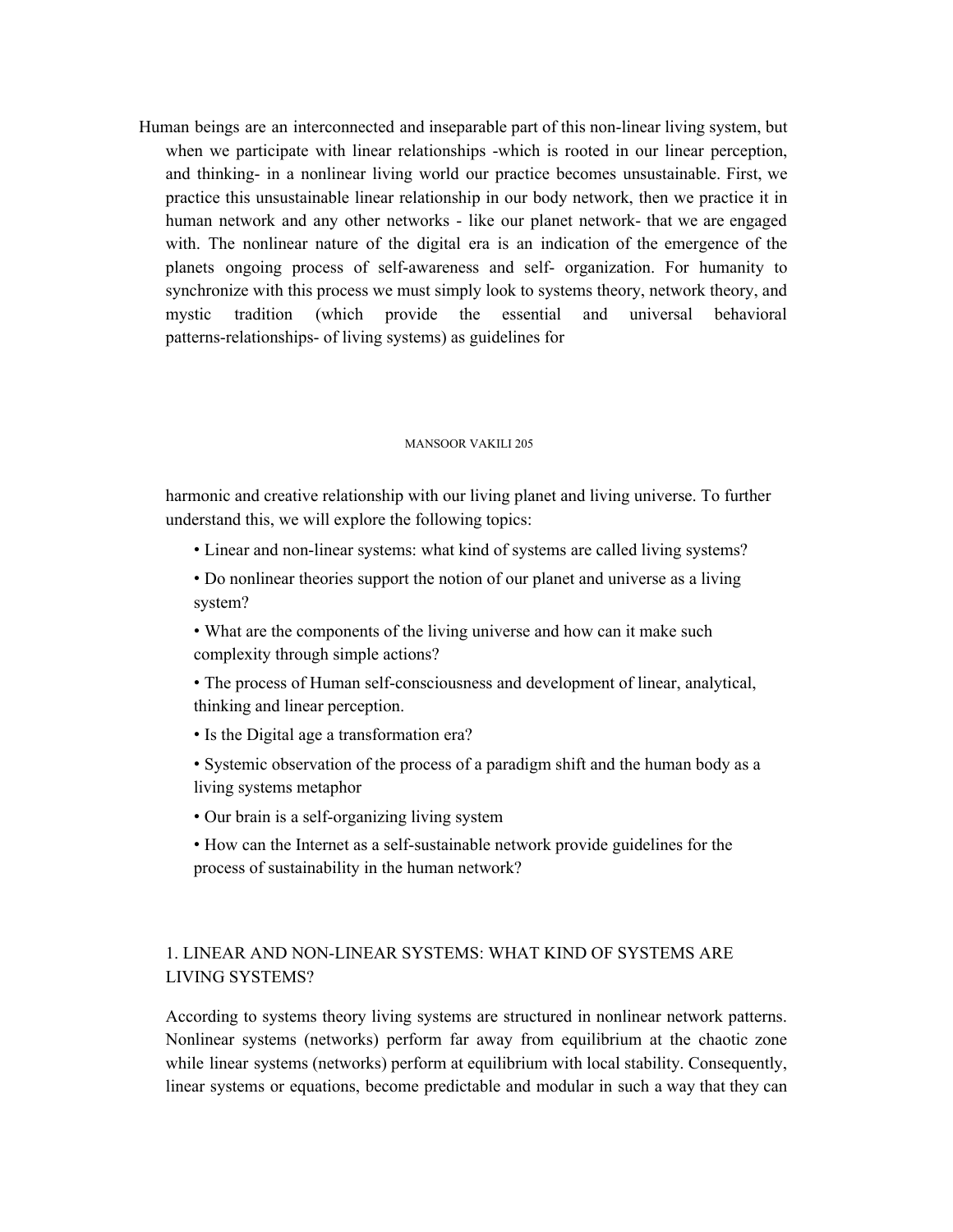be broken into pieces. Each piece can be analyzed separately and solved, and all the separate answers can be recombined (latterly added back together) to give the correct answer to the original problem. In linear systems, the whole is exactly equal to the some of the parts, and causes are proportional to effects.

Nonlinear systems perform at the chaotic zone to become self-organizing emerging systems with fractal dimensions in such a way that the behavioural patterns of the elements and the whole system are in synchronization. All members of nonlinear networks implement their assets in cooperation and partnership to achieve the long- term goals of the whole network, creating a whole that is greater than the sum of the parts. The nonlinear process creates a cognitive system with a higher level of functionality, information content, efficiency, and creativity. Nonlinear systems are emerging systems with a high level of interdependency, inter-connectivity and unpredictability that operate at the chaotic zone where there is no proportionality between cause and effect.

### BIONOETICS 206

In alignment with the basis of these two different models, human minds have developed linear and nonlinear perception and eventually linear thinking (or logic) and nonlinear thinking (systems thinking or network thinking). To define the essential characteristic of these perceptions and their corresponding logic we need to examine their mathematical forms further. As explained in Chapter 6, "the mathematics of complexity" of "The Web Of life" by Fritjof Capra, the shift from linear mathematics to nonlinear (or systems dynamic) mathematics is a shift from object to relationship, from substance to pattern, and from quantity to quality. In addition, since we are dealing with a dynamic system it is a shift from rigidity to flexibility (most notable in the topological equivalent of the shapes compared to Euclidian equivalent). Furthermore because of the universality and multidisciplinary of self-organizing process and its fractal nature, it is a shift from complexity to simplicity which has been explained in following paragraph,

> "In the world of linear equations, we thought we knew that systems described by simple equations behaved in simple ways, while those described by complicated equations behaved in complicated ways. In the nonlinear world-which includes most of the real world, as we begin to discover-simple deterministic equations may produce an unsuspected richness and variety of behavior" (Fritjof Capra, page 123, *The Web Of Life*).

We have discovered that the behavior of chaotic systems is not merely random but shows a deeper level of pattern structured order guided by its own strange attraction. Therefore, the above universal characteristics of nonlinear systems which we summarized as creativity, efficiency, qualitative, simplistic, flexible and cognitive, can function as the strange attractors of the nonlinear digital era. The paradigm shift should be consistent with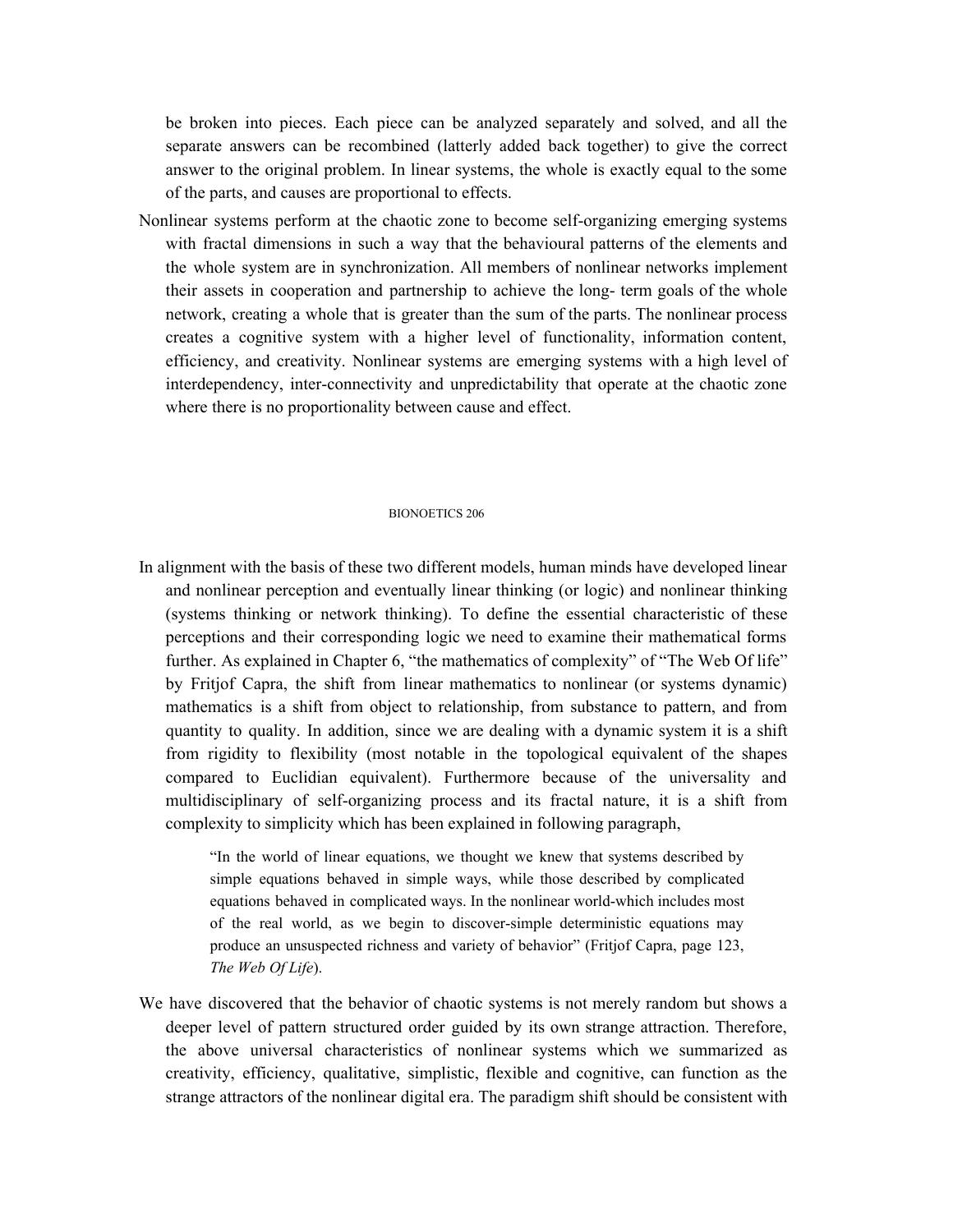the characteristics of behaviors of living systems.

# 2. DO NONLINEAR THEORIES SUPPORT THE NOTION OF OUR PLANET AND UNIVERSE AS A LIVING SYSTEM?

Our observations indicate that all-natural phenomena, including vegetation, clouds, coast lines, galaxies, etc., have fractal shapes. The fractal is the geometry of chaos, which is the zone where the self-organizing process of living systems takes place. Furthermore, the universe is essentially made of dancing energy and information that both behave nonlinearly (according to quantum mechanics and the Internet as an informational network), which is consistent with the behavioral pattern of living systems.

There is a long tradition of using pinnacles of science and its corresponding technology as a metaphor for the universe. In ancient Greece, geometry, surveying

#### MANSOOR VAKILI 207

equipment and musical instruments were the science and technological wonders of the age, and Greeks regarded the cosmos as a manifestation of geometric relationships and musical harmony. In the mechanistic science of the seventeenth century, clockwork was some of the most complex technology, and Newton described a deterministic clockwork universe, with time as an infinitely precise parameter that gauged all cosmic change. In the nineteenth century, with advancements in thermodynamics and entropy, and development of the steam engine, Clausius, Von Helmholtz, Boltzmann, and Maxwell described the universe as a gigantic entropy-generating heat engine, sliding inexorably to a cosmic heat death. The last decades have been dominated by the development of computer science and information technology, resulting in the proposition of the metaphor of the universe as a gigantic computer by Seth Lloyd, Gregg Braden, among others.

- Now, the combination of nonlinear theories and advancements in bio-mimicry and digital technologies have provided a new metaphor of the universe as a living system. Even though Gaia theory has been accepted among some scientists since the 1970's, until now, recent advances in non-linear theories like quantum mechanics, networking theory and system theory have not been applied to our understanding of the Earth as a living system.
- On the other hand, spiritual thinkers are paying less attention to Gaia theory and the emerging living universe metaphor, which is consistent with most spiritual traditions. If we can consider the wisdom traditions and mystical experiences as an inseparable part of human knowledge, then they are indicating that the universe is a living system too. Even monotheistic traditions believe that humanity is made as an image of the divine, therefore if we are a living system then the divine is a living system too.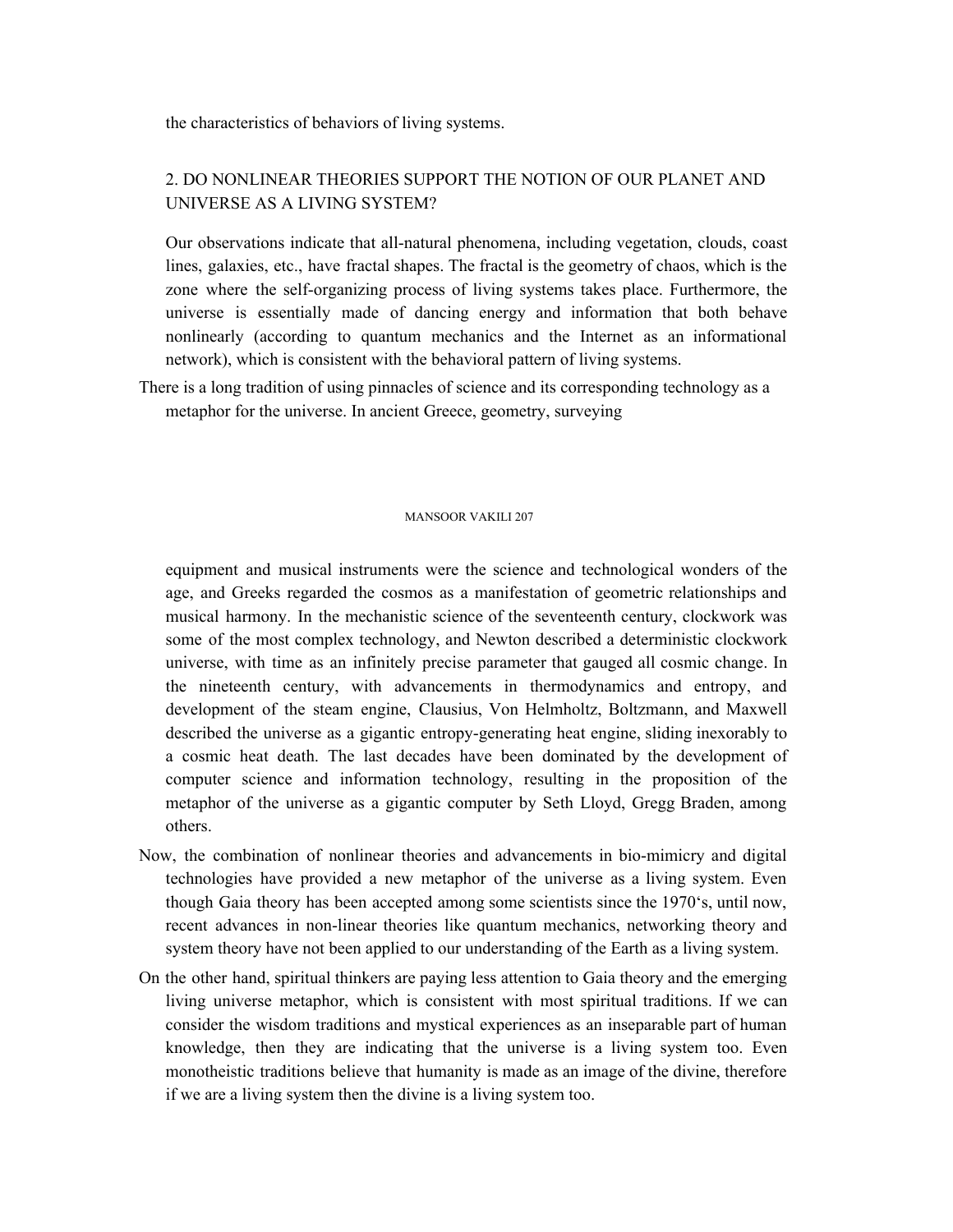## 3. WHAT ARE THE COMPONENTS OF THE LIVING UNIVERSE AND HOW CAN IT MAKE SUCH COMPLEXITY THROUGH SIMPLE ACTIONS?

Observations of the planet indicate that the universe can create amazing complex systems through simple actions and is made of dancing energy (as explained in the quotation below). The question is what type of information pattern is imbedded in the dancing energy that gives it cognitive and creative functions?

"This shift in paradigm thinking in science concerns a shift from thinking in terms of structure to thinking in terms of process. In the old paradigm, it was thought that there were fundamental structures, and then there were forces and mechanisms through which these interacted, which gave rise to process. In this old paradigm, it was the structure that determined the processes. In the new

### BIONOETICS 208

paradigm, we think that process is primary, that every structure we observe is a manifestation of an underlying process. This process thinking came into physics with Einstein's relativity theory. The recognition that mass is a form of energy eliminated the concept of a material substance from science, and with it also that of a fundamental structure. Subatomic particles are not made of any material stuff; they are patterns of energy. Energy, however, is associated with activity, with processes, and this implies that the nature of subatomic particles is intrinsically dynamic. When we observe them, we never see any substance, nor any fundamental structure. What we observe are dynamic patterns continually changing into one another – a continuous dance of energy." (Fritjof Capra, page 330, *The Tao of Physics*.

- The dancing energy has a pattern of information that is everywhere. Each creature on Earth is composed of information; information sits at the center of our cells and rattles around in our brains. Every particle in the universe, every electron, every atom, every star, and each one of the countless galaxies in the heavens is packed full of information.
- When dancing energy experiences local partial stability, it performs as particles. Due to the inherent information pattern that particles carry they can engage with other particles in a nonlinear manner to create self-organizing nonlinear networks. This type of organization provides them with fractal dimensions and the potential to sync with other members of the network to create a whole that has functionality and information content greater than the sum of its components. Every nonlinear network also has the same inherent tendency to engage with other networks to create larger nonlinear networks with highly advanced functionality and information content.
- We observe this fractal hierarchy of networking processes which provides a universal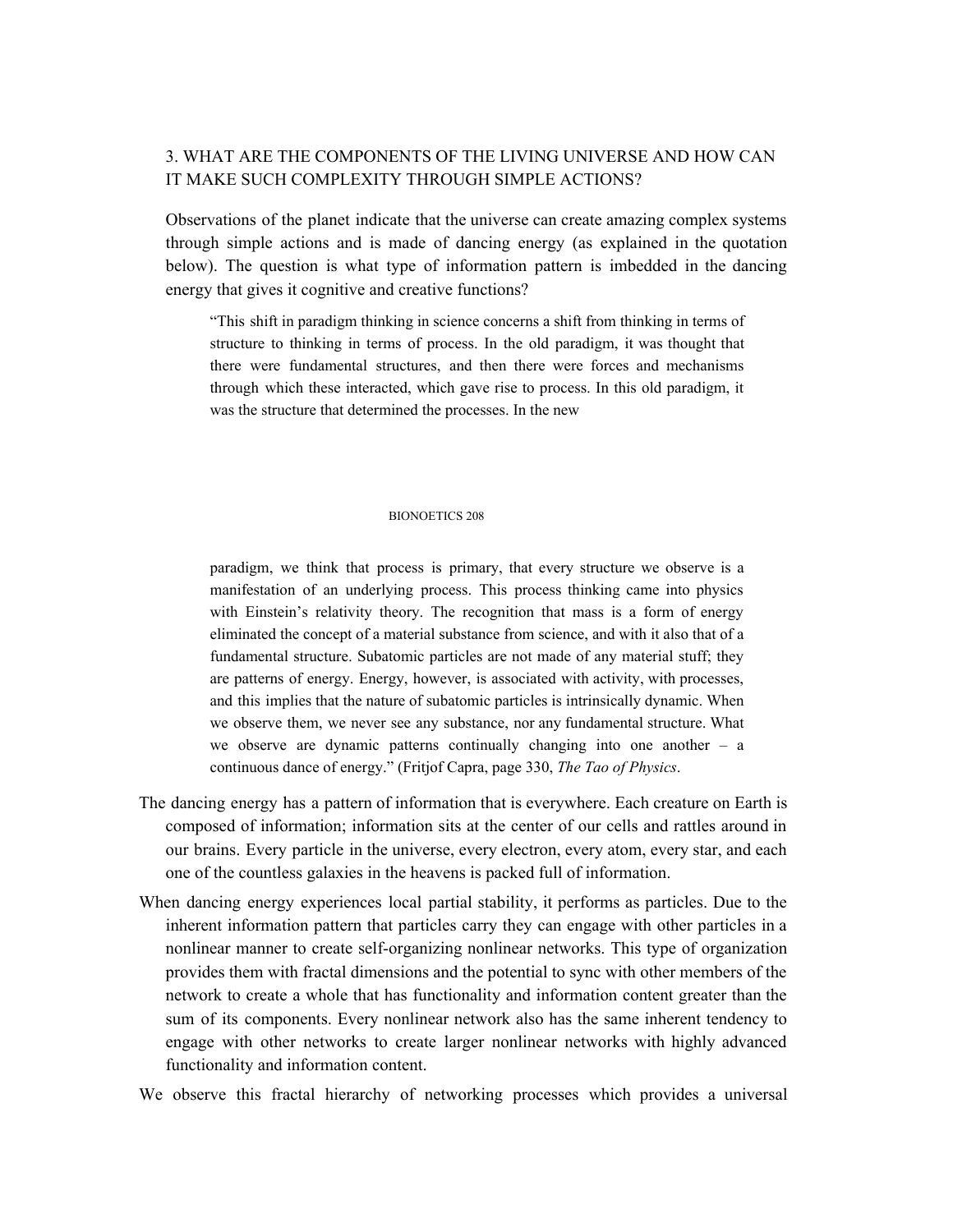cognitive process with unlimited creativity and efficiency from subatomic particles, molecules, proteins, cells, human organs and our body network, to the human, planet, solar, and galaxy networks. When we travel upward in this cognitive hierarchy we observe higher functionality at each tier and information content capable of guiding its sub-networks to achieve its cognitive goal. The higher knowledge that each network is creating acts as guidance for the network members. When we consider the earth as a living network it has greater knowledge and higher goals than those of its sub-networks, (like the human network) and it tries to communicate and guide the human network.

The nonlinear pattern of organization is the main source of the systems creativity and makes it capable of organizing itself in nonlinear network patterns without any central command, a web without spider. Or the spider could be the inherent patron of information that dancing energy carries with it (for more information on this universal

MANSOOR VAKILI 209

pattern see the *mathematical application*).

# 4. THE PROCESS OF HUMAN SELF-CONSCIOUSNESS AND THE DEVELOPMENT OF LINEAR, ANALYTICAL, THINKING AND LINEAR PERCEPTION:

The partial stability and equilibrium of our immediate surroundings and the orderly natural cycles on the human scale have helped human beings to gradually develop a linear model of the world based on order and stability and eventually a linear logic (or thinking) which has been the dominant way of thinking, especially in the last two centuries. In the early stages of human development, human beings started to use their hands and vocal system to increase their ability to cooperate with each other. They used sign language for short-range communication and vocal projections for long- range communication. They mimicked the sounds that other animals made to attract harmless animals and distract dangerous ones. Combining sign language and vocal projections eventually created a subjective virtual world of information; an abstract concept, separated from real objects. The separation of subject from the object started us down the road to abstract thinking and the linear perception and thinking of self- consciousness. Thus, we have elusively experience ourselves as independent, separated from the living network. We therefore attempt to protect our separated self from the rest of the universe. Linear thinking is self-defensive, self-protecting, self-assertive, dominating and biased to liability management resulting in violence and negativity.

Linear systems are reductionist and deterministic systems which provide predictability and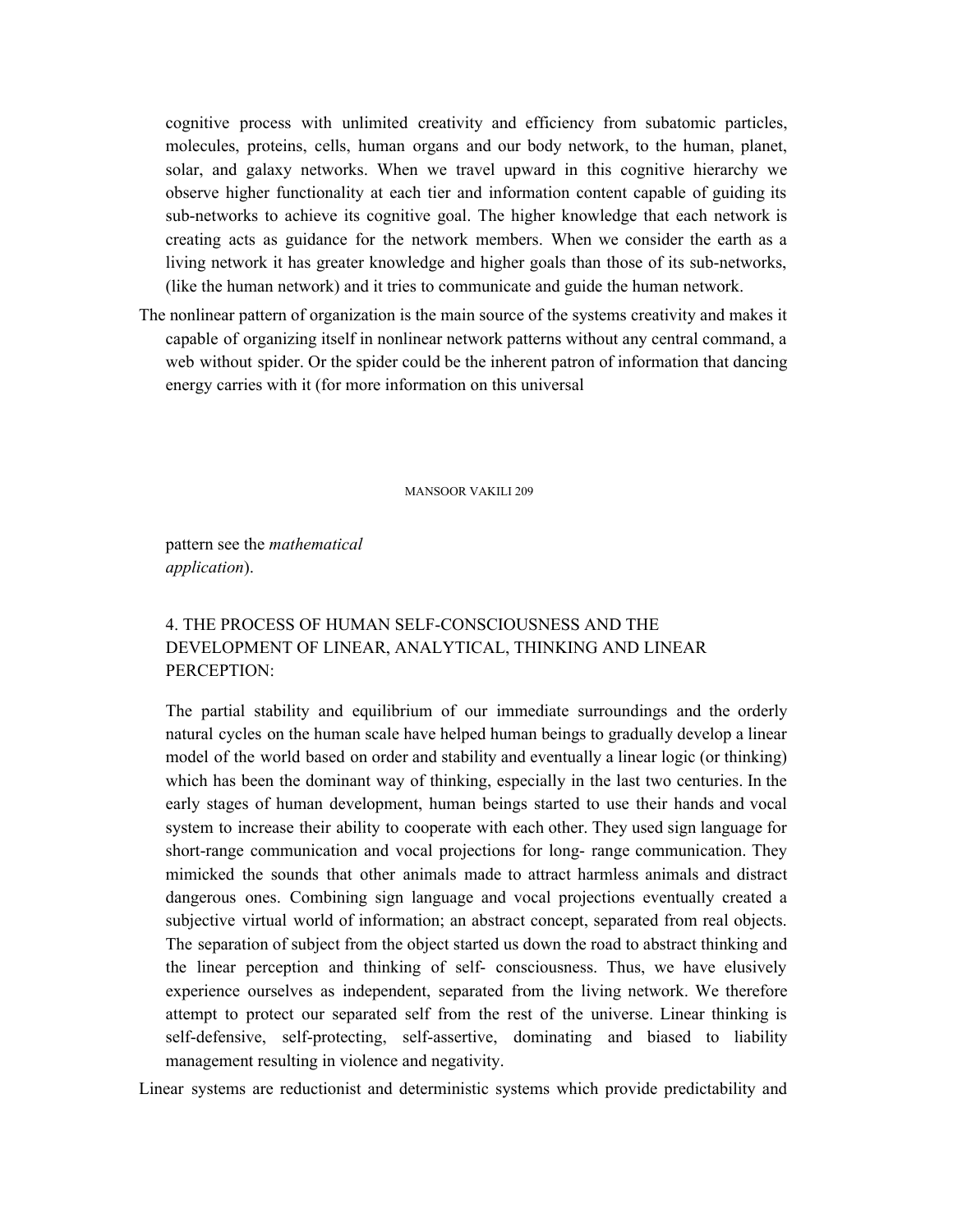certainty, when we analyze an event we reduce it to a few dominant causes (the inherit tendency towards power law distribution always provides a few dominant causes in any event) and neglect most insignificant factors. Focusing on major factors of an event along with the proportionality of cause and effect in linear systems provides certainty and makes linear thinking a judgmental logic. When we are judging a person, or an event, the self-assertive and quantitative nature of linear thinking does not allow us to be observant and aware of those behaviors in our actions or value systems as long as they are quantitatively insignificant. Therefore, linear thinking does not give us a chance to cognitively enhance and purify our acts and values. In contrast, systems thinking is based on the behaviors of living systems that perform at the chaotic zone (where there is no proportionality of cause and effect), which makes systems thinking observant and nonjudgmental.

Linearity is an approximation to a nonlinear reality; order equips linear logic with predictability, determinism, certainty and a sense of control over outside events. Certainty provides a deterministic tool to make judgments that lead us to abstract

#### BIONOETICS 210

belief systems. Since our linear logic is based on the proportionality of cause and effect, the chaos and uncertainty in the nonlinear world highlights the non-proportionality of cause and effect and inconsistency of our linear judgment system, including our values and beliefs and having a sense of control over events. Therefore, linear logic has a negative attitude toward chaos and change while systems thinking embraces the chaos as a stage of creativity and emergence of a higher fractal order and self-organizing process. Also, certainty brings expectation and planning, when our plans don't manifest, and our expectations are not meet, we become obsessed with closing doors and negativity rather than paying attention to the open doors and opportunities that this so called "failure event" provide us. Linear thinking with its defensive mechanisms codes our judgment system with fear, guilt, blame, anger, negativity, violence, hopelessness, and liability management, lowering the quality of information processing in chaotic events and challenges. This indicates the limitations and insufficiency of linear logic and signifies the necessity of a nonlinear logic and systems thinking to explain the nonlinear world.

It is very important to recognize that linear logic, reduction science and its corresponding technologies are incredibly useful tools that enabled us to achieve our current understanding of nonlinear science, the concept of the living universe, nonlinear logic, and even our realizations of its own limitations and liabilities. We use it successfully in all our routine activities, including communicating this article with its readers. The main purpose of this article is to unify linear and nonlinear thinking to achieve the ultimate potentials of our creative mind.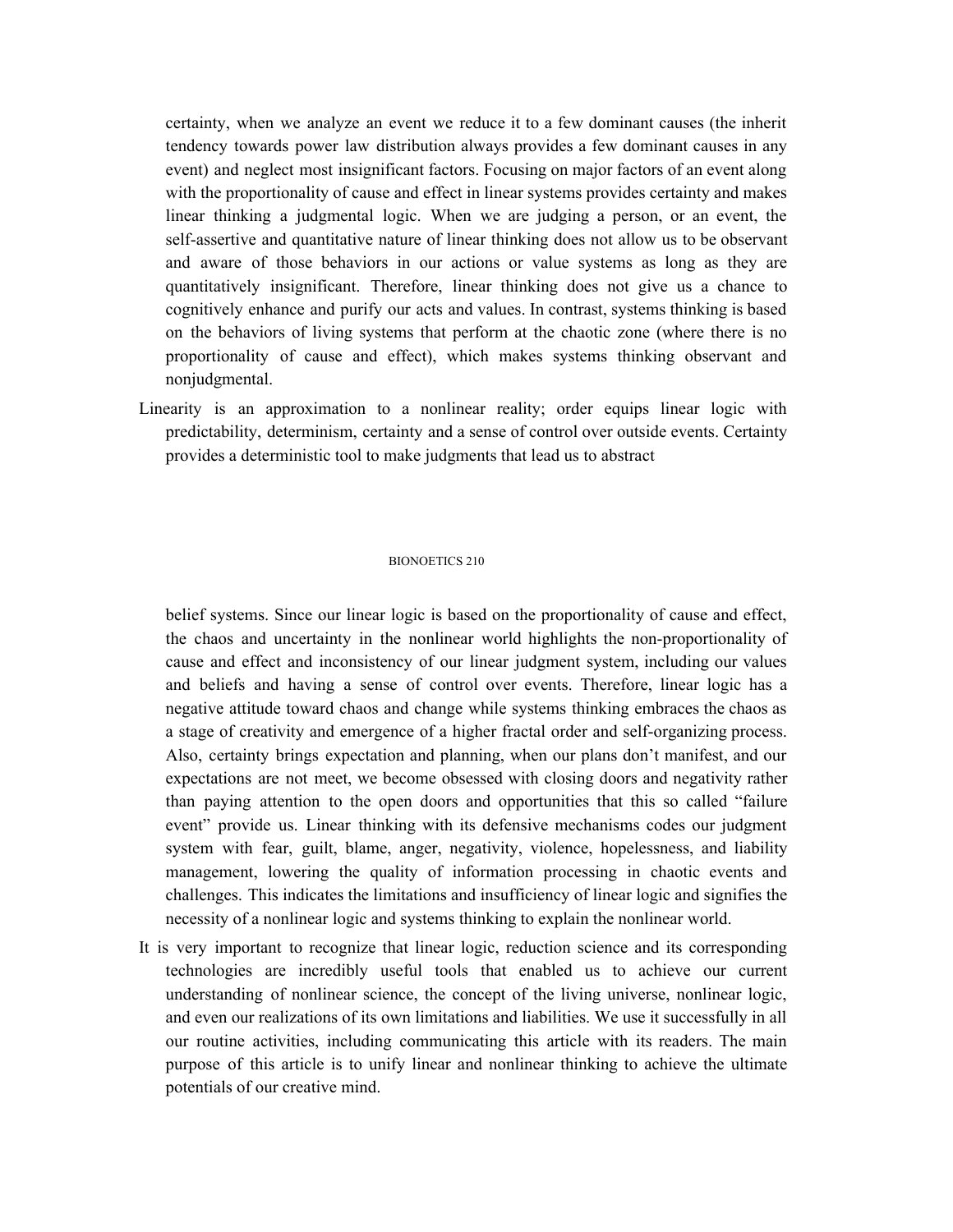- The perceptional shift from linear to nonlinear is a move from self-assertive to integrative, from rational to intuitive, from reductionist to holistic and from separation to connectedness. It also shifts our values, from consumption to conservation, from competition to cooperation, from quantity to quality, from domination to partnership, from rigidity to flexibility and from liability to asset management. It also shifts our state of mind, from negativity, blame, anger, revenge, violence and hopelessness to positivity, forgiveness, tolerance, peace and hope. As we shift from linear to nonlinear thinking we gain a greater ability to intuit as well as to process information analytically. Systems thinking provides a hopeful, creative, peaceful, ecologically harmonic framework to deal with a nonlinear, chaotic, digitally integrated world.
- The human brain perceives and process linear and nonlinear information primarily in two different regions. As scientist Jill Bolte Taylore explains in her book *My Stroke of Insight*, our right-brain and left-brain hemispheres process information quite differently (Dividing the brain into the right and left sides is over simplification and is not a systemic approach, but the construct simplifies our discussion). The right side of our

### MANSOOR VAKILI 211

brain primarily perceives and processes information in a nonlinear manner creating a model or perception of the world that is connected to the living web of life, while the left side primarily perceives and processes information in a more analytical, linear way, creating a model or perception that separates us from it. The right brain is observant, nonjudgmental, holistic, feminine and spiritual, while the left brain is analytical, deterministic, judgmental, reductionist, masculine and materialistic.

## 5. IS THE DIGITAL AGE A TRANSFORMATION ERA?

Throughout the history of the universe the rate of change, or the time from one stage of complexity to the next shortens after each progression on an astronomical, planetary and biological scale. On the human scale, the recent integration of two fundamental components of the universe, information and energy, has created the digital era, which is now exponentially accelerating the pace of change. As a result, scientific understandings and technological advancements are progressing at an astounding rate. It used to take centuries for a paradigm shift, but in the digital era it can happen in years and in the near future it will happen much faster than what we have been witnessing in the last 20 years. Every two days, we now create as much information as we created between the dawn of civilization and 2003 (according to Google CEO Eric Schmidt). Recent applications of artificial intelligence are creating cognitive programs and devices that will accelerate this process.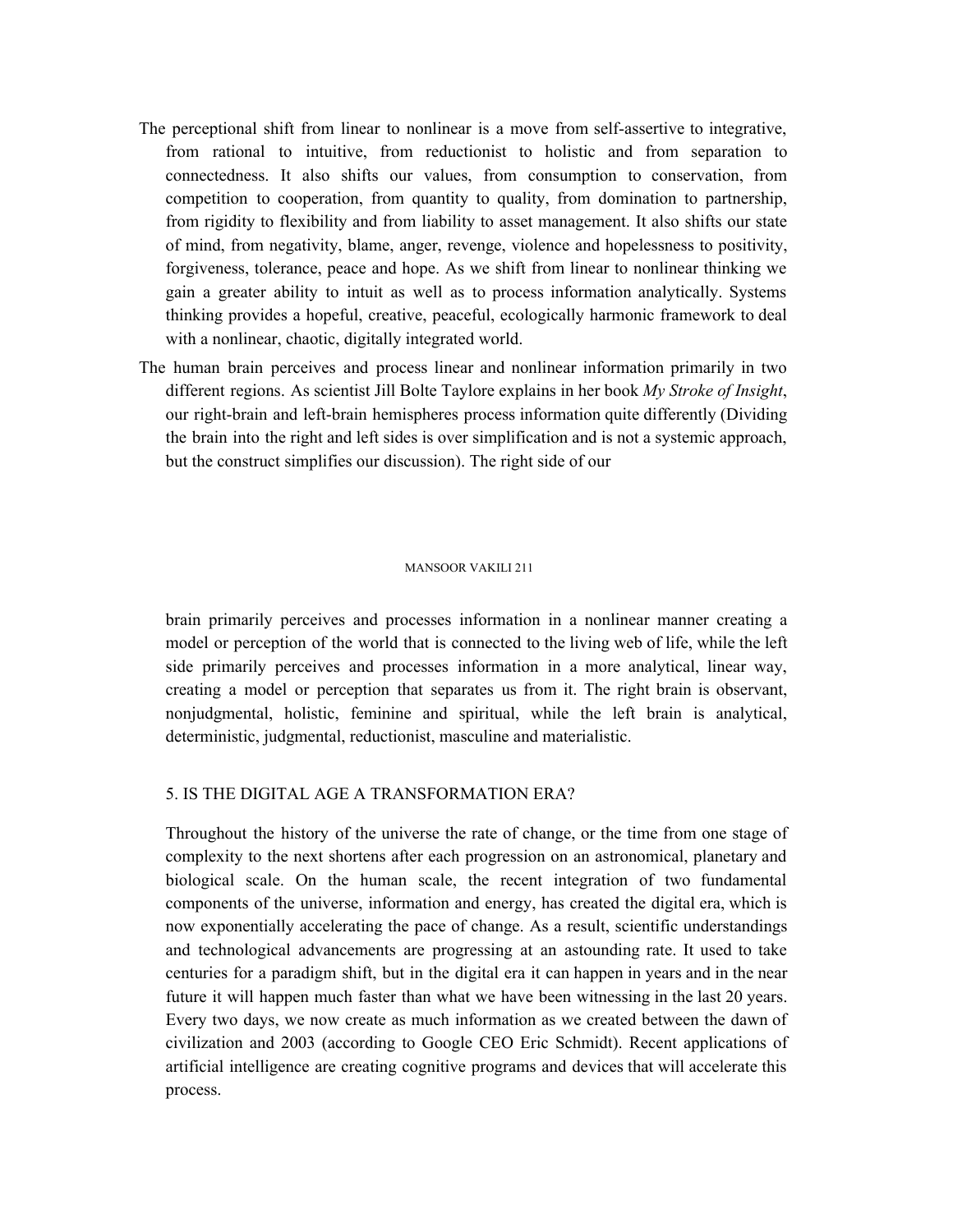- Since we process all our social activities through the nonlinear web of the Internet, we are witnessing an exponential acceleration of the pace of change in society, culture, economy, theoretical science, technology and ultimately, the rules of the way life functions. Most activities of the human network (economy, environmental, political etc.) are becoming inseparable, interconnected, and interdependent with increased unpredictability, uncertainty and chaos which indicate the nonlinearity of the digital era, and potentiality the emergence of a self-organizing process.
- To have a clear understanding of the nature of the current paradigm shift we could examine linear and nonlinear systems in its mathematical form to define their most essential characteristics.

## 6. SYSTEMIC OBSERVATION OF THE PROCESS OF A PARADIGM SHIFT AND THE HUMAN BODY AS A LIVING SYSTEMS METAPHOR

When we analyze the human body as a living system which manifests itself in nonlinear network patterns we notice that it follows the uneven power law distribution: our brain which weights and occupies only five percent of our body network consumes twenty percent of our energy intake and has total control and domination over the

### BIONOETICS 212

body network. We notice that subconsciously our brain is in full synchronicity and corporation with our body network when performing any simple action. But consciously through linear logic our brain illusively separates itself from the body network and exercises self-assertive, and dominant relationships with the network to satisfy its short-term desires and entertainments (could be addiction to sugar, coffee, drug, information or other.) Our brain can be so shortsighted that it is not humble enough to realize that its own long-term sustainability is connected to the well being of the body's entire network.

- Then we apply the same attitude in our relationship with earth, other species, and even among the human network which results in a dominate and competitive attitude toward the other members of the web of life.
- Our body network is a self-organizing, self-regulating, and self-healing sustainable living system, but due to the domination of linear thinking it becomes unsustainable (self-assertive addictions and tendency to focus on negativity and expectations which creates stress). Therefore, the rote of unsustainable practices of human beings is a relationship problem, and starts with behaving linearly in our nonlinear self-organizing body network first, and then we practice the same pattern of unsustainable relationships within the higher scale of living networks like the human network and our planet network.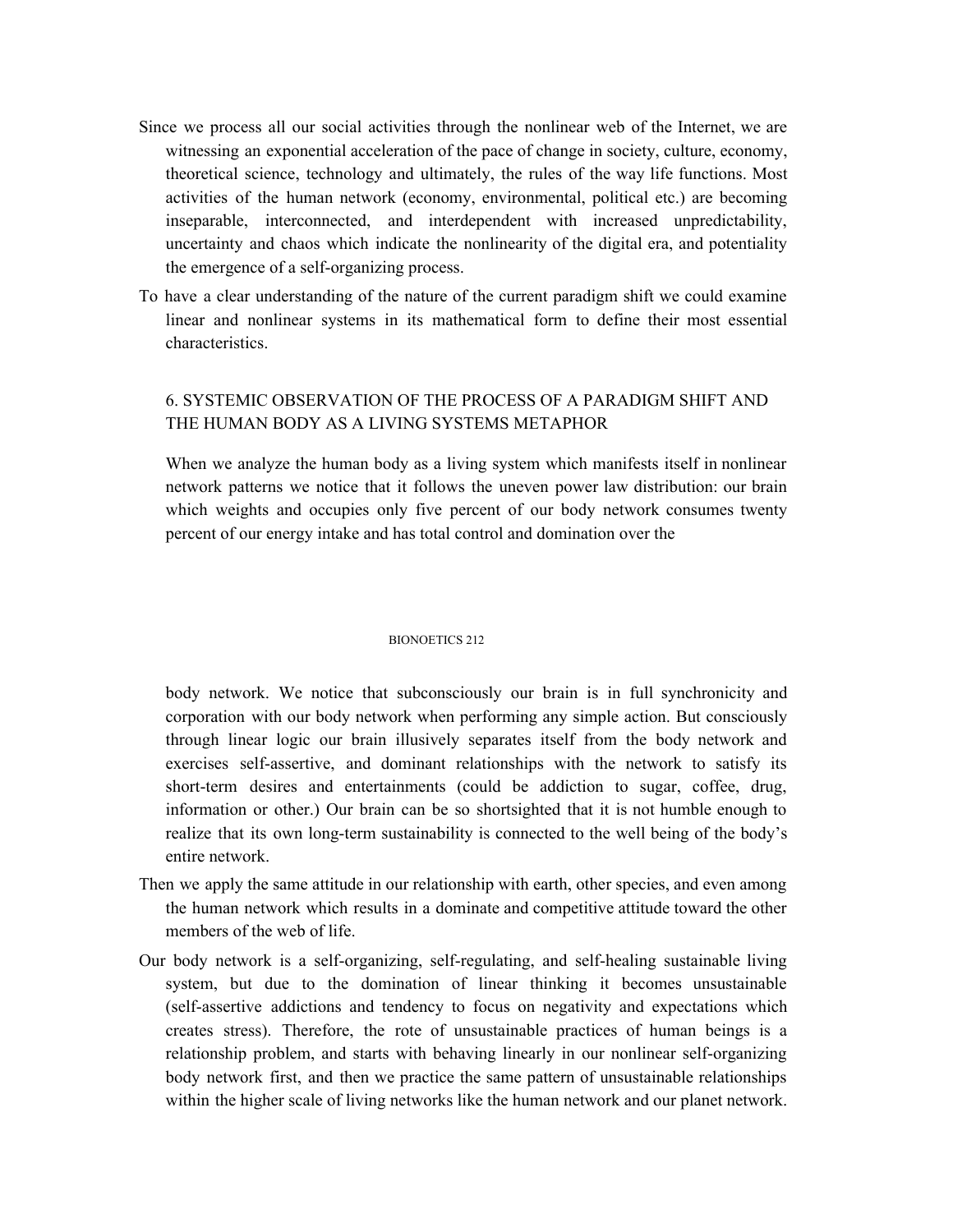Therefore, the first step of the paradigm shift starts within our body network followed by practicing nonlinear relationships in any network that we are engaged with.

## 7. OUR BRAIN IS A SELF-ORGANIZING LIVING SYSTEM

Our brain, like any living system, is a self-organizing cognitive open system based on feedback, which seeks to optimize its hidden potential. As we become passionate and judgmentally observant of our thoughts, feelings, and actions, using the values of the living system we create positive feedback (functioning as a strange attractor) that helps its self-organizing process to achieve its universal potentials and harmonizes our brain within (right-nonlinear and left-linear) and with the whole-body network. The latest research in neuropsychology indicates that when we set our deepest aspirations to be in harmony with the true nature of the living universe, our brain will respond positively and start manifesting it in reality. This phenomenon is consistent with the vow concept in wisdom traditions.

### MANSOOR VAKILI 213

# 8. HOW CAN THE INTERNET AS A SELF-SUSTAINABLE NETWORK PROVIDE GUIDELINES FOR THE PROCESS OF SUSTAINABILITY IN THE HUMAN NETWORK?

The living system of the universe structures itself as a hierarchy of cognitive networking processes: from subatomic particles to molecules, proteins, cells, human organs, the human body network, the human network, planets, solar systems, and galaxies. All of these networks provide a universally cognitive process capable of creating selfsustainable complexity through fundamentally simple processes, with unlimited creativity and efficiency.

Consider the human body as a metaphor for any complex living system: the body is a self-sustaining system that when acting subconsciously creates complex functions with almost no effort, when the brain implements non-linear relationships based on cooperation and partnership within the system. However, because of the illusive separation of the mind from the body network, when the conscious human brain takes control of the system and acts in linear manner it creates an unsustainable relationship based on self-assertiveness and domination toward the body network**.** Self-similarly the earth as a living system has the same capability (and any level of the network in the universe, from subatomic particles to galaxies). Only when humanity as a hub in the earth network attempts to take control and dominate the earth network by participating with linear thinking and relationships does the system become unsustainable.

One of the most significant creations of the human linear mind is computing technology and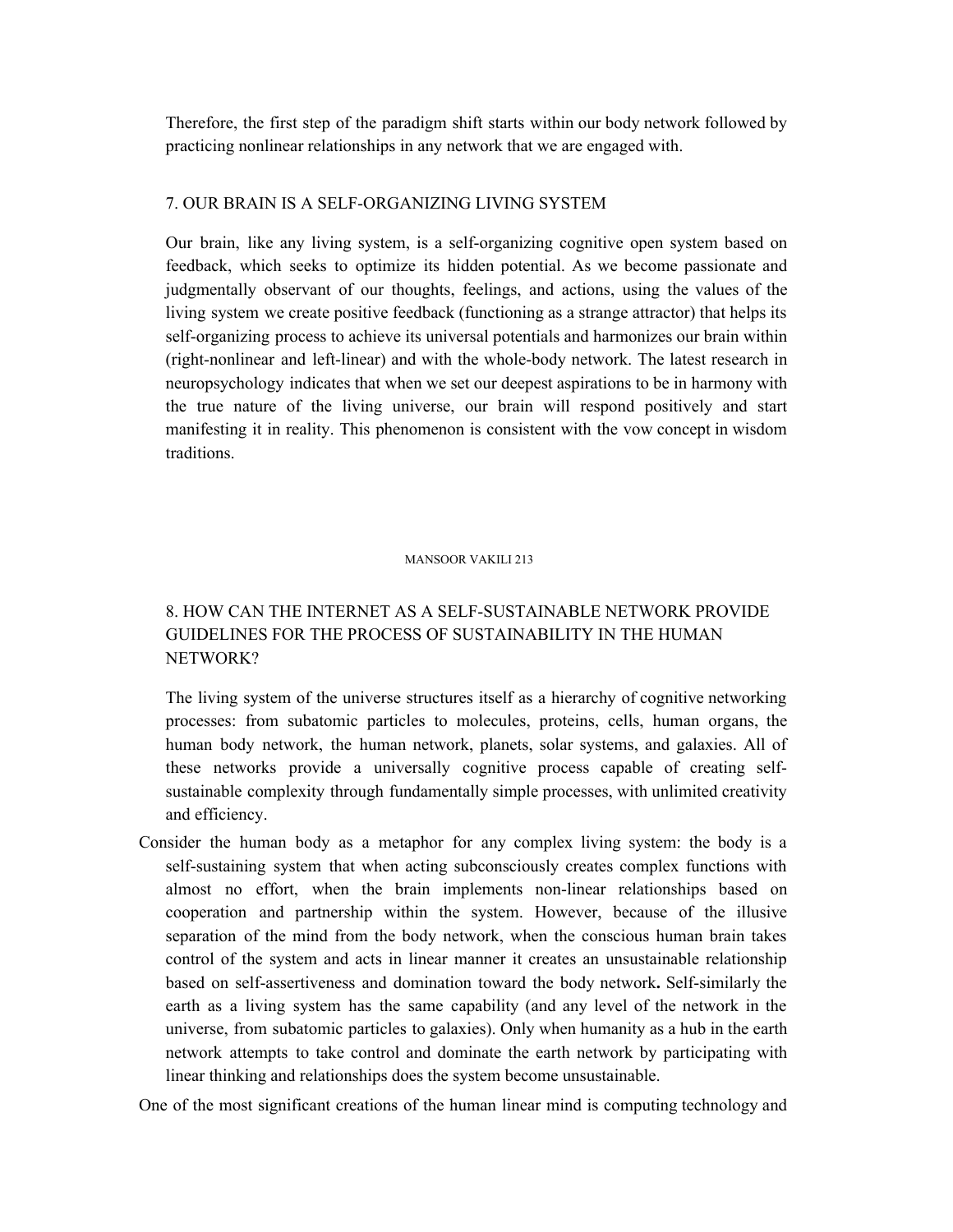the vast non-linear network of the Internet. The Internet is a working model of a massive sustainable network and observation of its behaviors are revealing the essential and universal behavioral patterns of networks and living systems. Recent research about the Internet indicates that, through power law distribution, the creation of hubs has a significant impact on the robustness and self-sustainability of nonlinear networks through the very important roles they play.

- The hubs in all sustainable living networks implement a nonlinear relationship within the system. However, when some hubs are implementing linear behaviors toward other members of the living networks the system becomes unsustainable. In the earth network, humans' use of linear perception is the main cause of the unsustainability we are now experiencing.
- When we analyze the human body as a living system we notice that it follows an uneven power law distribution: our brain, as the hub of the body network which weights and occupies only five percent of our body network, consumes twenty percent of the body's intake. Through this elusive separation our brain implements the linear

### BIONOETICS 214

relationship of total control and domination over the body network. Similarly, in the self-sustaining Earth network, even though the human sub-network is a small percentage of the overall species, it consumes a larger percentage of resources and eliminates other forms of life. The human network, acting as a hub, implements an unsustainable, self-assertive and dominant linear relationship toward the Earth's network rather than exercising a nonlinear systemic relationship based on cooperation and partnership.

- It is surprising that the living planet would invest most of its resources to create such an unsustainable and inefficient human network. Possibly there are deeper cognitive reasons behind the creation of such a network. Consider that human self- awareness is part of a higher cognitive process of the larger networks' self-awareness (our planet and our solar system). The cognitive earth's living network wants to manifest its hidden potentials and understand how and what it is and how it behaves; through the self-consciousness of human beings who are a part of that network, it has achieved self-awareness, and a vast, complex understanding of its system and the underlying mechanics that created and govern it. Furthermore, it has manifested its physical and metaphysical hidden potentials in the forms of art, science, technologies, emotions, and mystical experiences.
- The cognitive earth living system is emerging into a new order. Evidence of this can be found anywhere increased chaos and unpredictability are observed, from record breaking temperatures and unprecedented storm cycles to social and political systems being restructured by unprecedented forces of change. Since we process our social and other activities through the Internet (a non-linear network) our activates are becoming highly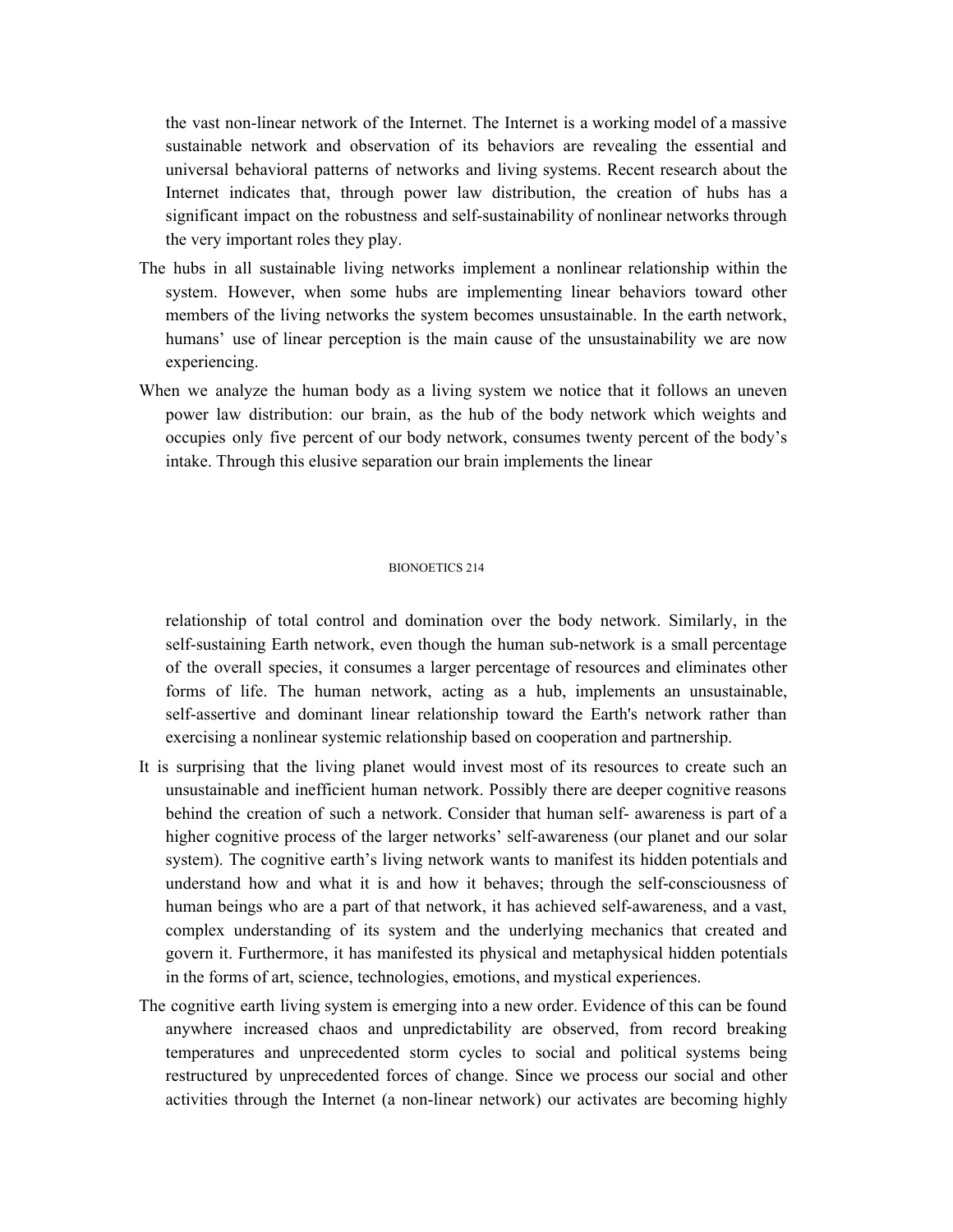connected, interdependent and inseparable, therefore becoming non-linearly emergent.

- In this emergence period when we consider the human network as a major hub that has the most impact in the planet network, it signifies the importance of a systemic shift to the non-linear participation of human beings on the individual level and the whole human network. Even though linear thinking has been the dominant way of thinking for centuries, there is an inherent tendency both on the individual level and the human network level to self-organize and act holistically, which are non-linear behaviors. In our body network our brain is a self-organizing living system; when we start observing our thoughts and actions with systemic values it creates a feedback system and acts as a strange attractor to self-organize our brain holistically. Similarly, the human network is a self-organizing living system too.
- Within the intellectual sub-network of the human network, there are systems and network thinkers who are hubs that their cooperative participation is essential to this

#### MANSOOR VAKILI 215

emerging process. These individuals can implement nonlinear relationships within their network to enact change in the earth network and enable it to evolve to the next level of understanding, self-sustainability and robustness. These people have the knowledge to simplify and clarify how we could perform as creative, efficient and sustainable members of the living universe as long as we shift our linear relationships and corresponding values to systemic relationships, using cooperative networking relationships and participation among the hubs in systems and network theorists who have the most knowledge, connections and potential influence.

Recently there has been an increase in spiritual movements that are intuitively recognizing the emergence of a new consciousness. For the most part these movements consist of individuals and organizational hubs that are in tune with the concept of our planet as a living system but may not be aware of the current achievements of systems and networking theories and their significance to this emergence. Both these new spiritual movements and systems thinkers are hubs with overlapping beliefs; if they were to connect to each other their combined networks could wield significant influence. Most network members that are not hubs (called weak connections) perform as cognitive bridges to connect one network to other networks, I consider myself one of the weak connections who wish to bridge the science and spirituality networks, but I need the help of hubs from both disciplines to make a significant impact in this critical emergence period.

IN CONCLUSION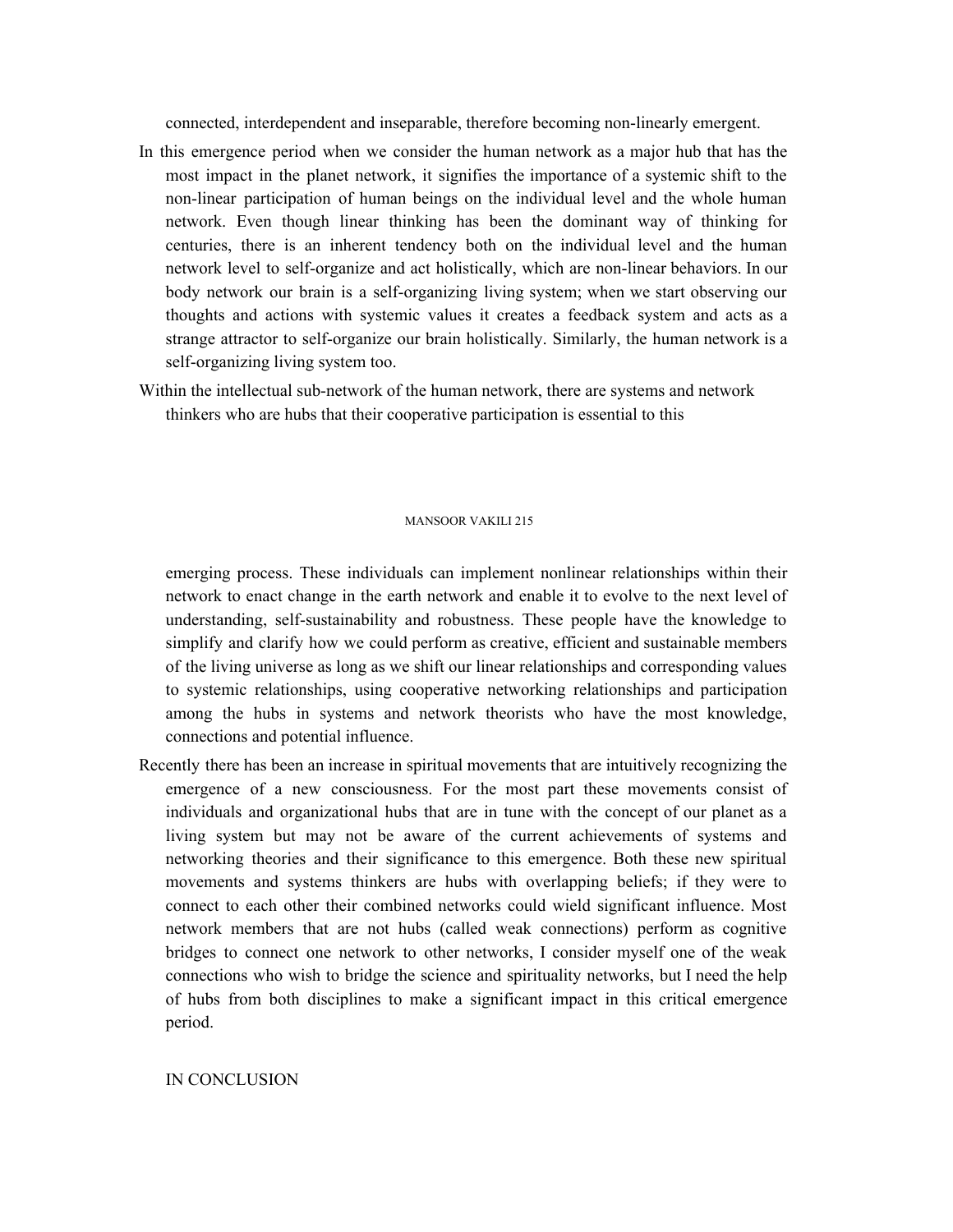The Universe is a self-organizing, self-sustaining, and cognitive living system which structures itself as a hierarchy of cognitive networking processes. These network processes are fundamentally simple, with unlimited functionality and content of information, capable of communicating and guiding their sub-networks. This concept was part of ancient wisdoms which discovered the patterns of communication through their observations, but due to the domination of linear thinking and perception has been totally neglected in the modern world.

The cognitive earth's living network has achieved self-awareness, which is started with human being self-awareness. Using our self-awareness, we have developed linear perception and thinking (or logic) that created the elusive separation of human beings from the living universe. By implementing linear values -relationships- and reductionist science we have sought to discover the laws of the universe in order to dominate the nature. However, in this quest for knowledge our linear perception has resulted in unsustainable practices. Fortunately, in the digital age the same linear logic and reduction science has led us to discover the nonlinear theories (such as systems and

#### BIONOETICS 216

network theory) which have enabled us to discover the universal nonlinear laws, and relationships that govern the living universe and now allow us to rejoin the living earth in harmony and cooperation in sustainable way.

This process starts with establishing nonlinear relationships within the human body network and specifically in our brain as a hub and then expands to larger human networks such as intellectual, social and economic networks. Furthermore, since linear thinking and reduction science could not explain the nonlinear nature of metaphysical and mystic experiences and knowledge they would instead deny and ignore the most powerful metaphysical potentials of living Universe and spiritual experiences of the human network. Systems thinking by proving that universe is alive allows us to rejoin with the mystical traditions of the ancient world with the same beliefs and eventually led to the cooperation not the domination of the left and right brain, masculine and feminine, physical and metaphysical part of our brain and our harmonic existence within the system of the universe. The Simplicity, flexibility, and quality are the main characteristic of living systems which are observable in our bod network and is supported by nonlinear mathematics.

According to Tao Ching:

"I have just three things to teach:

Simplicity, Patience, Compassion.